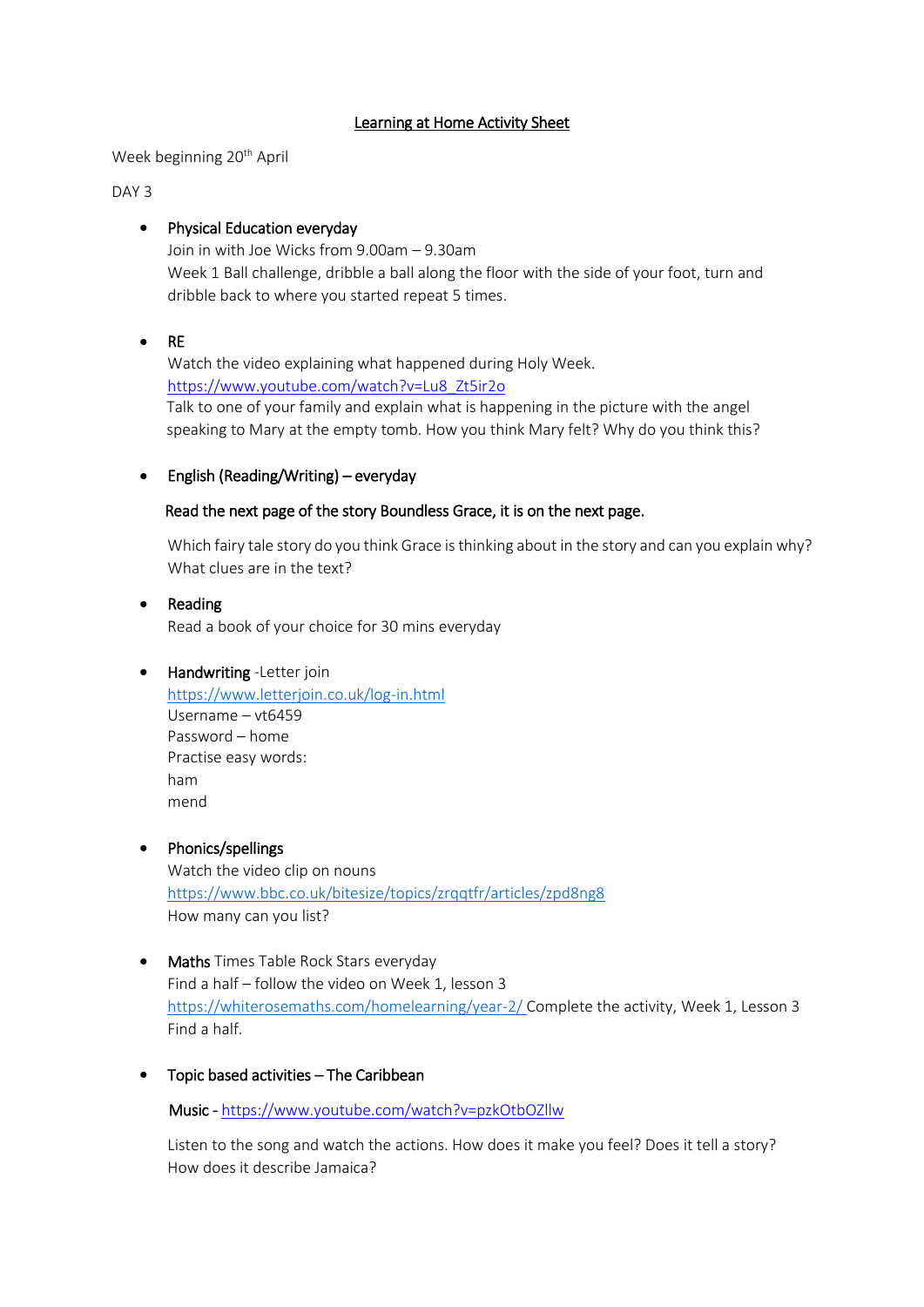Well, that wasn't Grace's idea of a father! She wanted one like Beauty's, who brought her roses from the Beast's garden in spite of the dangers. Not one she hadn't seen<br>since she was very little and only knew from letters and photographs.